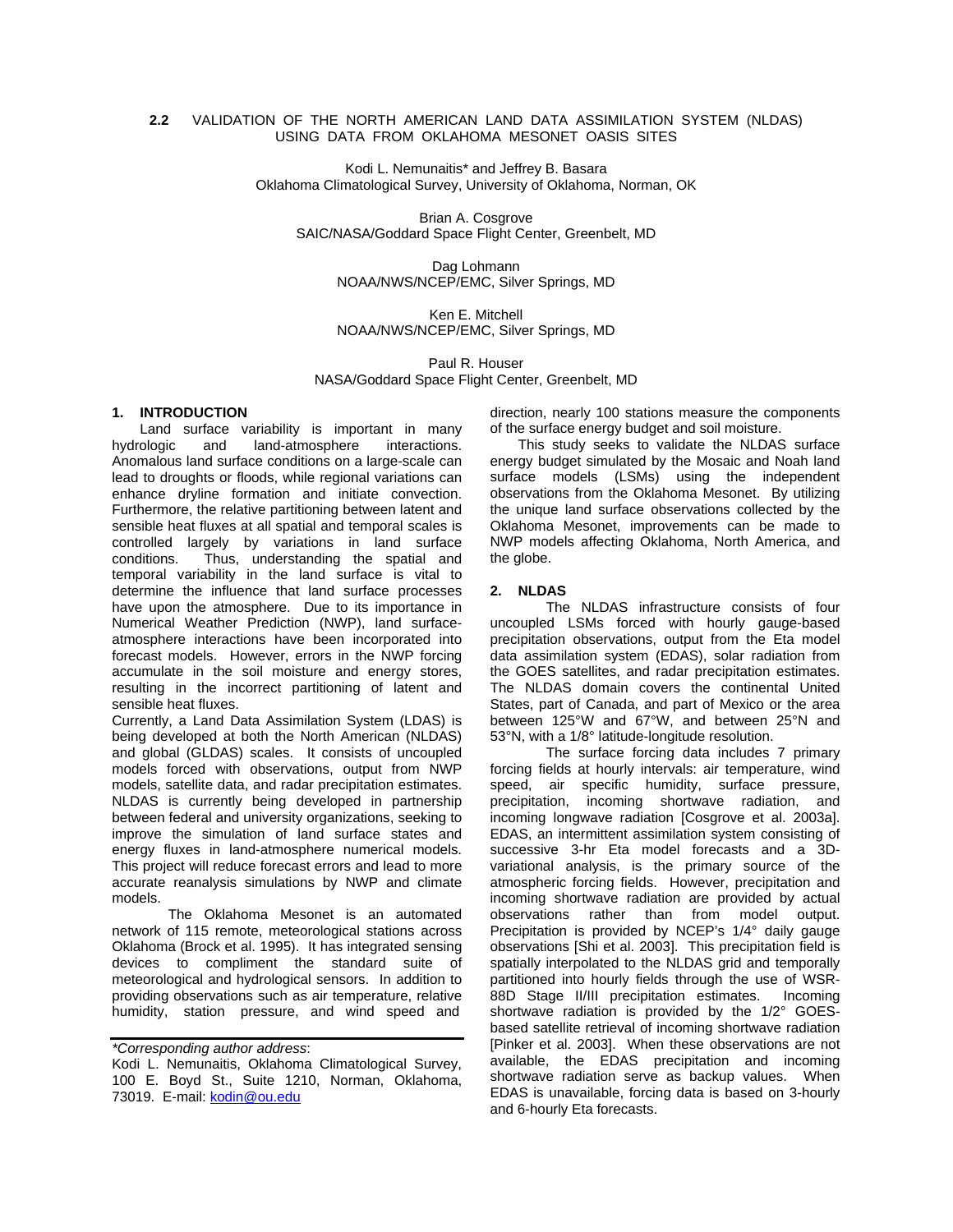The four LSMs implemented in NLDAS are Noah [Pan and Mahrt 1987; Ek et al. 2003], Mosaic [Koster and Suarez 1996], the Variable Infiltration Capacity model (VIC; Liang et al. 1994, 1996a-b; Cherkauer et al. 1999), and the Sacramento Soil Accounting model (SAC; Burnash et al. 1973). Each LSM represents a different approach to land surface modeling. The Noah and Mosaic models are soilvegetation-atmosphere-transfer (SVAT) schemes used in coupled atmospheric modeling, which simulate land surface temperature, components of the surface energy and water balance equations, snow water equivalent, and soil moisture at various depths. On the other hand, the SAC and VIC models were developed by the hydrologic community as uncoupled hydrology models. Due to their extensive execution in both coupled and uncoupled modes on various spatial scales, the Mosaic, Noah, and VIC LSMs are considered both SVATs and semi-distributed hydrological models. SAC is a storagetype hydrology model which omits the surface energy balance and only simulates the surface water balance. Therefore, it has been omitted from this study. VIC has been widely applied to large continental river basins. Due to the absence of large river basins in Oklahoma the primary models of interest for this preliminary study are the Noah and Mosaic models.

The Mosaic LSM [Koster and Suarez 1996] is an SVAT model developed at NASA GSFC. Mosaic was derived from the Simple Biosphere (SiB) model [Sellars et al. 1986] for coupled use with a global climate model; it accounts for the sub-grid heterogeneity of vegetation and soil moisture through use of a tile or "mosaic" approach. As implemented in LDAS, each grid box may be divided into a maximum of 10 tiles based on a vegetation class that accounts for at least 5% of the grid. The energy and water balance equations, soil moisture, and soil temperature at three soil depths are calculated for each tile. The grid-box mean is evaluated as an areally- weighted mean of each tile within the grid. This Mosaic configuration in NLDAS departs from the standard Mosaic configuration, for the purpose of easier comparison with the soil moisture observation levels of the Oklahoma Mesonet and the soil layers of the VIC and Noah models (e.g. their 10 cm top layer). Although never executed before with fixed layer thickness,

Mosaic performed well in the PILPS experiments when configured in the standard way [Chen et al. 1997; Lohmann et al. 1998; Wood et al. 1998]. The standard Mosaic configuration varies the soil type and layer thickness tile by tile according to vegetation type and yields top-down layer thickness ranges of 1-2 cm, 1-150 cm, and 30-200 cm, total column depth ranges of 32- 350 cm, and root depths of 2-49 cm for non-forest and 150 cm for forests.

 The Noah LSM is an SVAT model initially developed at Oregon State University [Pan and Mahrt 1987]; it was developed for coupled use with NCEP's operational mesoscale Eta model [Chen et al. 1997; Betts et al. 1997; Ek et al. 2003]. Noah was formulated without tiles, yet it effectively reproduces the observed energy and water balances. Furthermore, the Noah model is the only NLDAS LSM to account for both liquid and frozen soil moisture.

# **3. OBSERVATIONS**

 A key component of NLDAS development is the validation of model simulations using high-quality, independent observations. A unique tool for this purpose is the Oklahoma Mesonet.

 The Oklahoma Mesonet is an automated network of 115 remote, hydrometeorological stations across Oklahoma [Fig. 1; Brock et al. 1995; Shafer et al. 2000]. Each station measures 10 core parameters which include: air temperature and relative humidity at 1.5 m, wind speed and direction at 10 m, barometric pressure, rainfall, incoming solar radiation, bare and vegetated soil temperatures at 5, 10, and 30 cm below ground level, and soil moisture at 5, 25, 60, and 75 cm. The data are collected every 5 minutes as a 5-minute average value, with the exception of soil temperature (15 min) and soil moisture (30 min) data. The Mesonet was installed in 1993 and became operational on 1 January 1994. Since that time, over 3 billion observations have been archived at an archiving frequency that exceeds 99% of the possible observations. Core Mesonet data are collected and transmitted to a central processing facility every 15 minutes where they are quality assured, archived, and distributed [Shafer et al. 2000].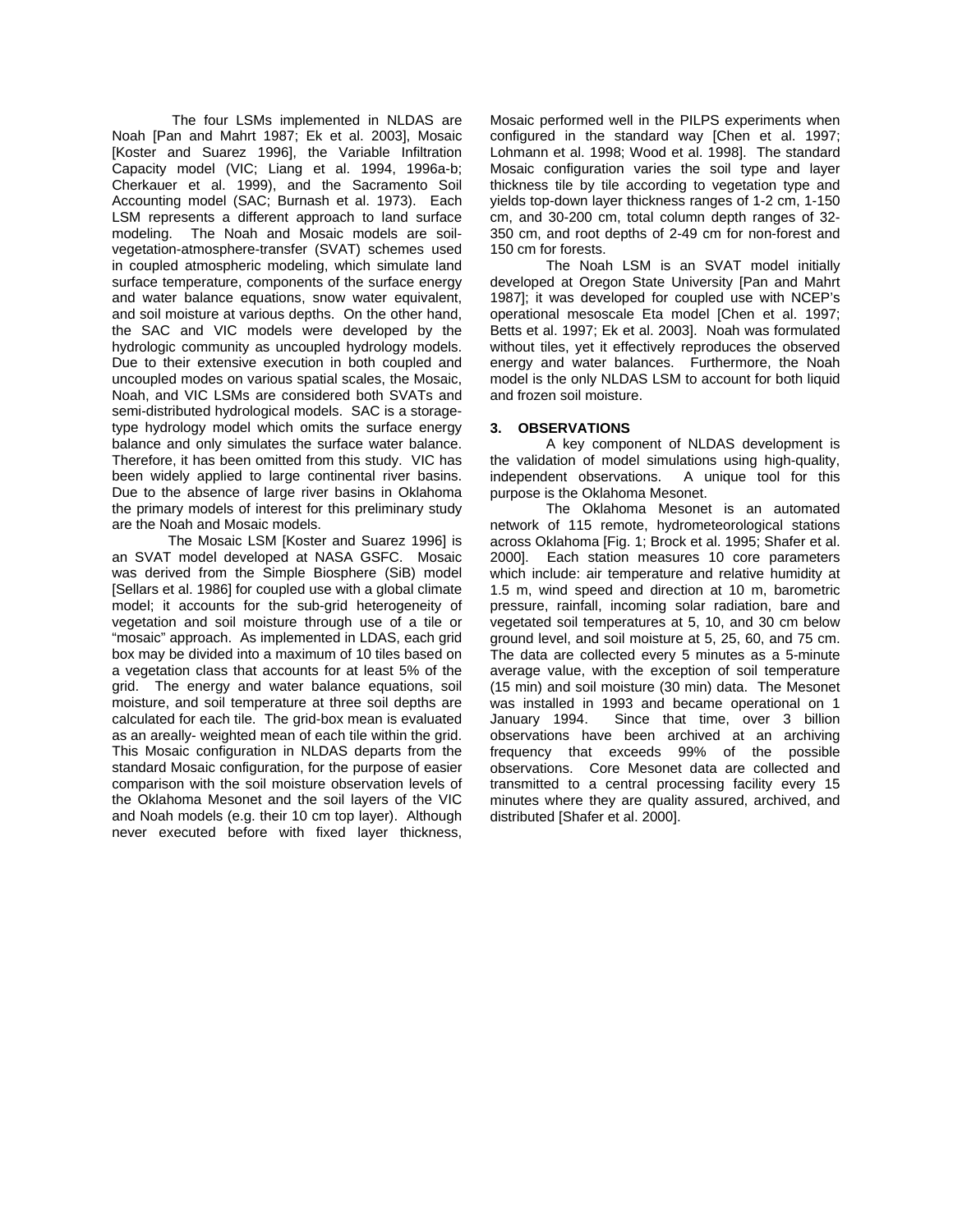

 In 1999, the Oklahoma Atmospheric Surfacelayer Instrumentation System (OASIS) Project upgraded 89 sites with a suite of instruments capable of estimating the surface energy balance [Brotzge et al. 1999; Basara and Crawford 2002]. In addition, OASIS Super Sites, a subset of 10 OASIS sites, were instrumented to measure the components of the surface energy balance with enhanced accuracy. The 10 OASIS Super Sites measure latent and sensible heat fluxes using eddy covariance techniques, ground heat flux, the four components of net radiation, and skin temperature. Each Super Site is located in a different climate region of Oklahoma and, as a permanent installation, permits the investigation of a wide range of atmospheric conditions over extended periods of time.

 Net radiation at the 89 standard OASIS sites is measured at 1.5 m using the Kipp & Zonen NR-Lite [Brotzge et al. 1999]. The NR-Lite measures the sum of incoming and outgoing shortwave and longwave radiation. Sensible heat flux is estimated using a profile technique [Brotzge and Crawford 2000] whereby sensors measure the vertical gradients of temperature and wind speed. Then, Monin-Obukov similarity theory is applied to the temperature and wind gradients to estimate sensible heat flux. Ground heat flux is estimated using a combination method [Tanner 1960] that uses measurements of soil heat flux and soil heat storage. Because net radiation, sensible heat flux, and ground heat flux are measured at each site, latent heat flux is estimated as the residual term in the surface energy balance equation:

$$
R_{\text{net}} = LE + H + G \tag{1}
$$

Surface skin temperature is measured at 2 m using an infrared thermocouple temperature sensor manufactured by Apogee [Fiebrich et al. 2003].

 Sensors at the OASIS Super Sites estimate the surface energy balance using the same instruments and

techniques as those at the standard OASIS sites. In addition, the Super Sites measure net radiation at 1.5 m using a 4-component CNR1 radiometer. As such, incoming and outgoing shortwave and longwave radiation are measured explicitly. Furthermore, the sensible and latent heat fluxes are measured directly via an eddy correlation approach using a CSI CSAT3 sonic anemometer and Krypton hygrometer are installed at 4.5 m above ground.

 The primary observations included net radiation, downwelling shortwave radiation, reflected shortwave radiation, downwelling longwave radiation, upwelling longwave radiation, sensible heat flux, latent heat flux, ground heat flux, and skin temperature. Initially, time-series plots of downwelling shortwave radiation data were analyzed to identify "candidate days". Candidate days are days when the landatmosphere interaction is the dominant forcing mechanism of the near-surface atmosphere (i.e., little or no cloud cover present, with weak wind shear in the lower troposphere). Once candidate days in 2000 were determined, time series plots of net radiation, latent heat flux, sensible heat flux, and ground heat flux were created. An example of a time series plot from a typical "sunny-day" profile illustrates downwelling shortwave radiation and the land-surface flux components of the surface energy budget (Fig. 2). Upon examination of all dates in 2000, a total of 475 case-study days were identified across the network. Initial quality-assurance (QA) methods were developed to determine errors associated with the OASIS flux data. First, candidate days during 2000 were examined with priority placed upon dates when all ten sites met the candidate day criteria. The data were quality assured by visually inspecting the radiation and heat flux time-series plots for each site while scanning the data one observation at a time to assign quality assurance flags to the data.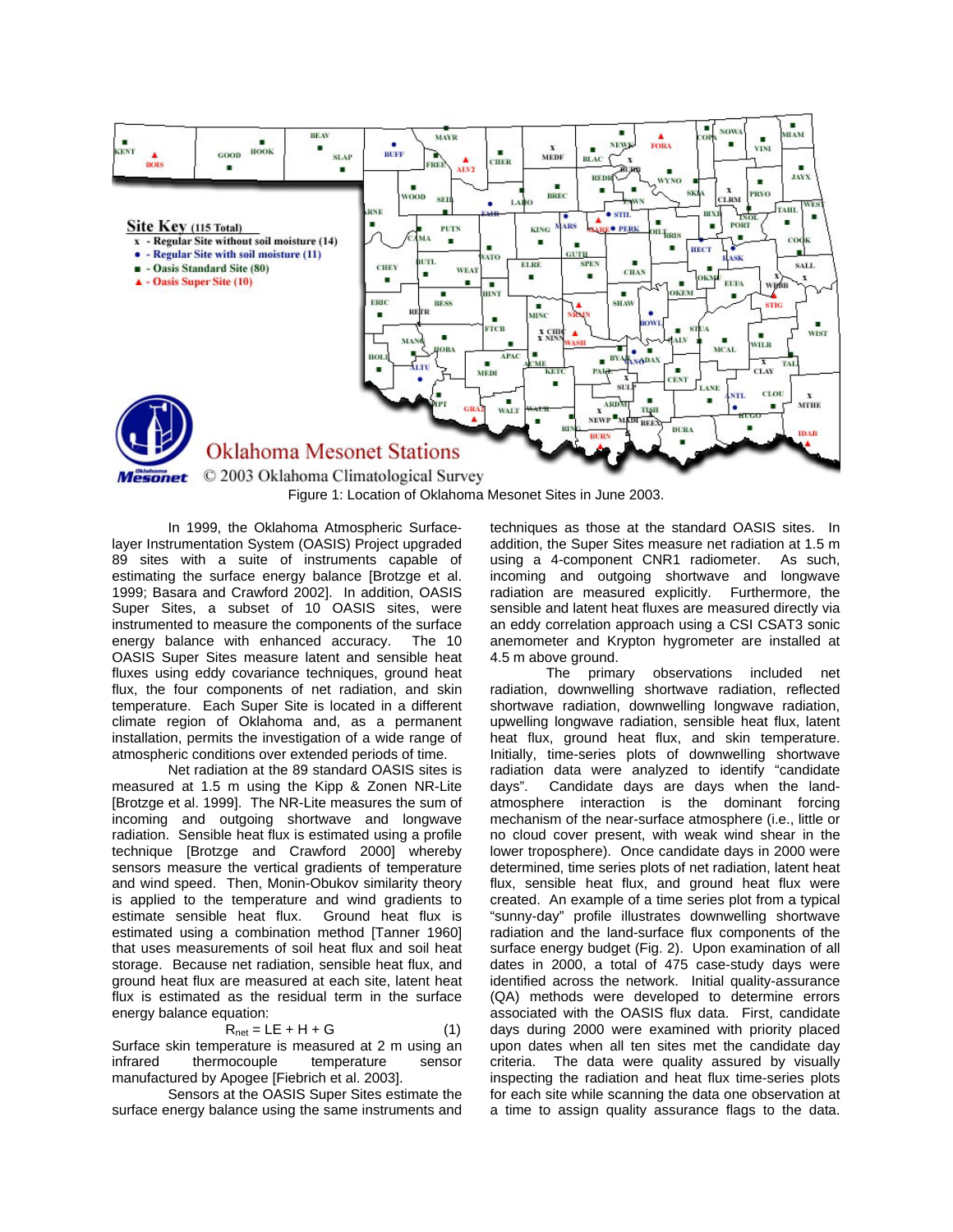**Downwelling Shortwave Radiation 14 August 2000** 

**Heat Flux Values 14 August 2000** 



Figure 2. Time Series Plots of Downwelling Shortwave Radiation and Components of the Surface Energy Budget at the NORM Mesonet Site for August 14, 2000.

The quality assurance flags for each datum were:  $0 =$ good,  $1 =$  suspect,  $2 =$  warning,  $3 =$  bad or missing data. Because latent heat flux depended upon output from the sonic anemometer which was used (in part) to measure sensible heat flux values, it was necessary to flag latent heat flux values when sensible heat flux measurements were flagged.

 The QA of skin temperature data included ensuring the sensor body temperature of the infrared temperature sensor (IRT) was within the calibrated range. Thus, skin temperature values less than 5°C or greater than 45°C were flagged with a value of 3 and removed from the analysis.

 Using this methodology, data from 17 days were quality assured to include data from all ten OASIS Super Sites during 2000. Due to the tedious nature of these quality assurance procedures, automated methods are being developed to quality assure data from the Super Sites. Because this data was collected and archived beginning on 1 June 1999 for ten sites, thousands of research-quality candidate days possibly exist for analysis.

# **4. ANALYSIS**

 Using retrospective simulation data provided by the NLDAS Group from the Mosaic and Noah LSMs, surface energy fluxes were simulated for the summer of 2000. The model simulated energy fluxes were The model simulated energy fluxes were compared with OASIS surface data, such as net radiation, upwelling and downwelling shortwave<br>radiation, upwelling and downwelling longwave radiation, upwelling and downwelling longwave radiation, latent heat flux, sensible heat flux, ground heat flux, and skin temperature. The 5-minute values of OASIS Super Site data were averaged into hourly mean values provided that 75% or more of the data for each hour were not flagged as bad or missing.

### *4.1 Net Radiation*

 Net radiation at all OASIS Super Sites were compared with corresponding values at nearby grid points from the Mosaic and Noah LSMs (Fig. 4a-d). The comparison of net radiation between Mosaic model output and OASIS data demonstrate that the simulated values of the diurnal cycle were very consistent with the observed values. However, the Mosaic model tended to produce larger diurnal amplitudes than those observed; the largest differences occurred in net radiation during the late summer. Even so, the discrepancies between the observed and modeled values were minor with the difference in magnitude generally less than 60 W  $m<sup>-2</sup>$ . The results of the comparison of net radiation between modeled by Noah and observed by OASIS revealed consistent agreement throughout the data set for each Super Site. However, the mean net radiation curve for the Noah LSM had a thirty-minute phase difference in the diurnal cycle. As a result, Noah peaked earlier than did the values from observations. In addition, the magnitude of the peak values of the modeled net radiation was less than the peak observed values. Finally, this study demonstrated that the phase lag of the diurnal cycle of net radiation between Noah and the OASIS observations was most pronounced during early summer and diminished as the season progressed.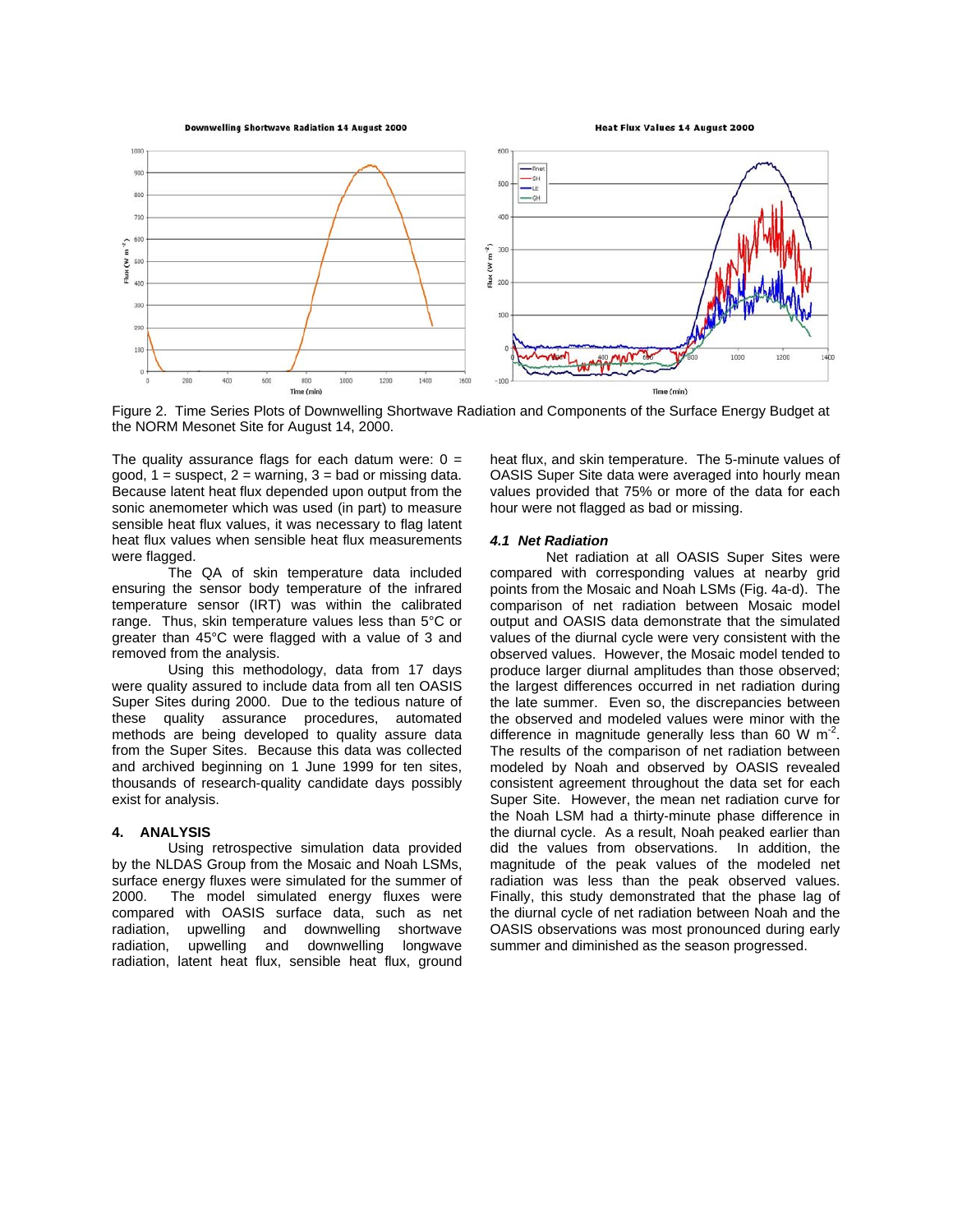

Figure 3. The mean diurnal cycle of net radiation for candidate days during the summer of 2000 at both OASIS Super Sites and corresponding (a) Mosaic and (b) Noah grid points.

#### *4.2 Components of Net Radiation*

 Net radiation is comprised of upwelling and downwelling longwave and shortwave radiation. As a result, it is critical to investigate the components of the radiation budget because errors in each component impacted the energy available to the surface energy balance. The comparison of downwelling shortwave radiation at OASIS Super Sites with corresponding model values is shown in Figure 4. While the Mosaic modeled and observed curves represent the same diurnal pattern, a slight underestimate of downwelling shortwave radiation during the initial daytime hours and

an overestimate during the late daytime hours was observed when compared to the observations. In addition, differences of approximately 20 W  $m<sup>-2</sup>$  were consistently observed across Oklahoma. Finally, as was the case with total net radiation, the modeled values of downwelling shortwave radiation computed by the Noah LSM exhibited a thirty-minute phase difference when compared with the OASIS observations. Robock et al. (2003) attributed the phase error in downwelling solar radiation to the use of a non-optimal technique for projecting the observed solar forcing at hourly intervals onto the model's physical time step.

Mean Downwelling Shortwave Radiation





Mean Downwelling Shortwave Radiation

Figure 4. The mean diurnal cycle of downwelling shortwave radiation for candidate days during the summer of 2000 at both OASIS Super Sites and corresponding (a) Mosaic and (b) Noah grid points.

 $a.$  b.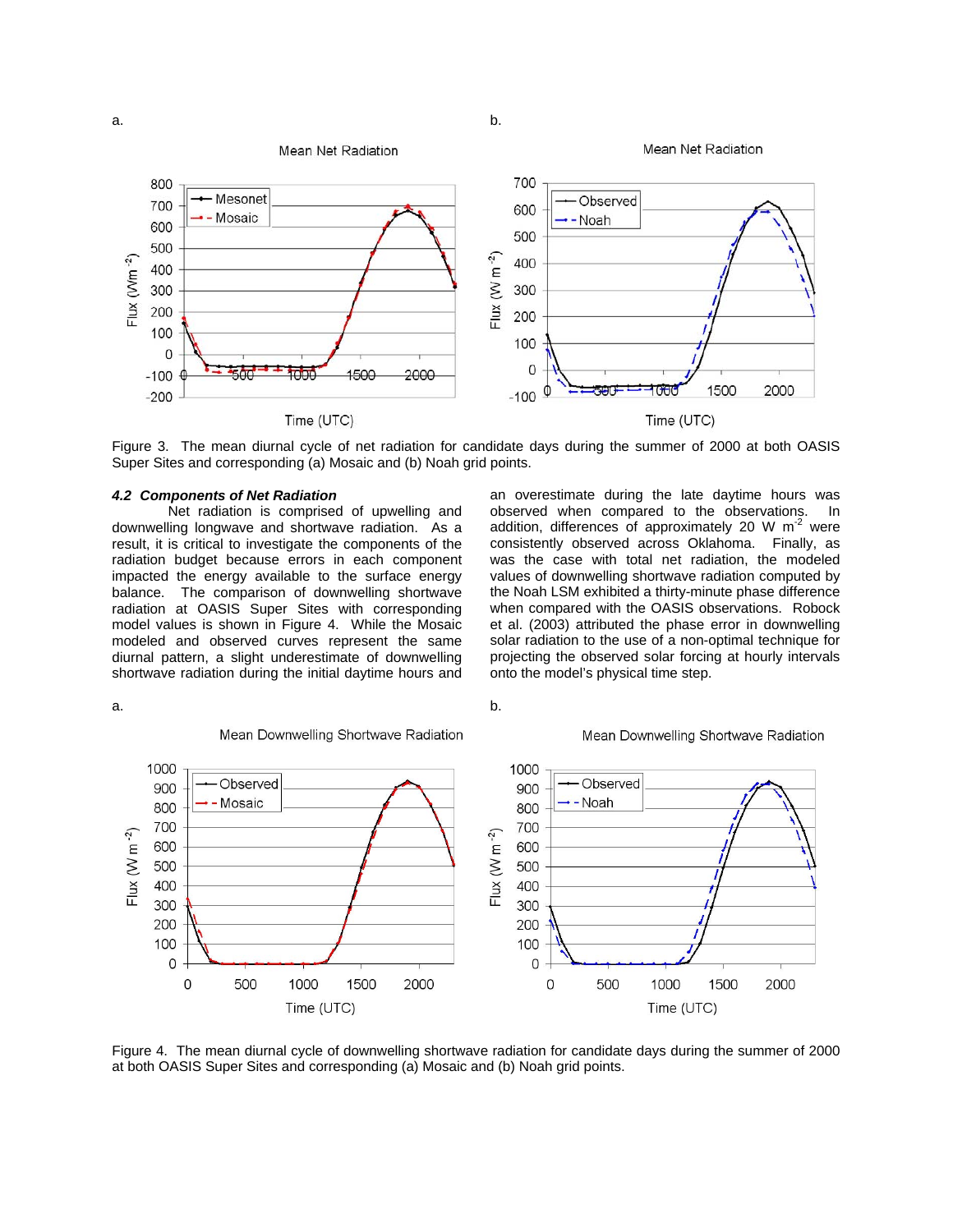

Figure 5. The mean diurnal cycle of upwelling shortwave radiation for candidate days during the summer of 2000 at both OASIS Super Sites and corresponding (a) Mosaic and (b) Noah grid points.

 Relative to net radiation and downwelling shortwave radiation, the comparison between observed and modeled upwelling shortwave radiation revealed slightly larger discrepancies (Fig. 5). The Mosaic LSM results produced slight inconsistencies between the modeled and observed mean diurnal cycle. In addition, the Mosaic model tended to underestimate the upwelling shortwave radiation during the daytime hours early in the summer and to overestimate upwelling shortwave radiation late in the summer. The time series of upwelling shortwave radiation produced by the Noah model and the time series of the observations were significantly different (Fig. 5b). The modeled curve overestimated peak daytime values and did so too early in the day; thereafter, the model decreased its forecast radiation at a faster rate than the observations. These results were consistent throughout the study period at all sites and did not appear to have any temporal pattern with respect to seasonal changes.

 The downwelling longwave radiation at the OASIS Super Sites was compared with the corresponding values at grid points from the Mosaic and Noah LSMs (Fig. 6). The results revealed an underestimation of downwelling radiation by both the Mosaic and Noah models compared to the observations. The underestimation of downwelling longwave radiation noted in this study was consistent with biases in NLDAS forcing presented by Luo et al. (2003). They surmised that this may result from an underestimate of downward longwave radiation from EDAS, a result that also is consistent with other validation studies [Betts et al. 1997; Hinkelman et al. 1999; Berbery et al. 1999].



Figure 6. The scatter plot of downwelling longwave radiation at OASIS Super Sites and corresponding (a) Mosaic and (b) Noah model grid points.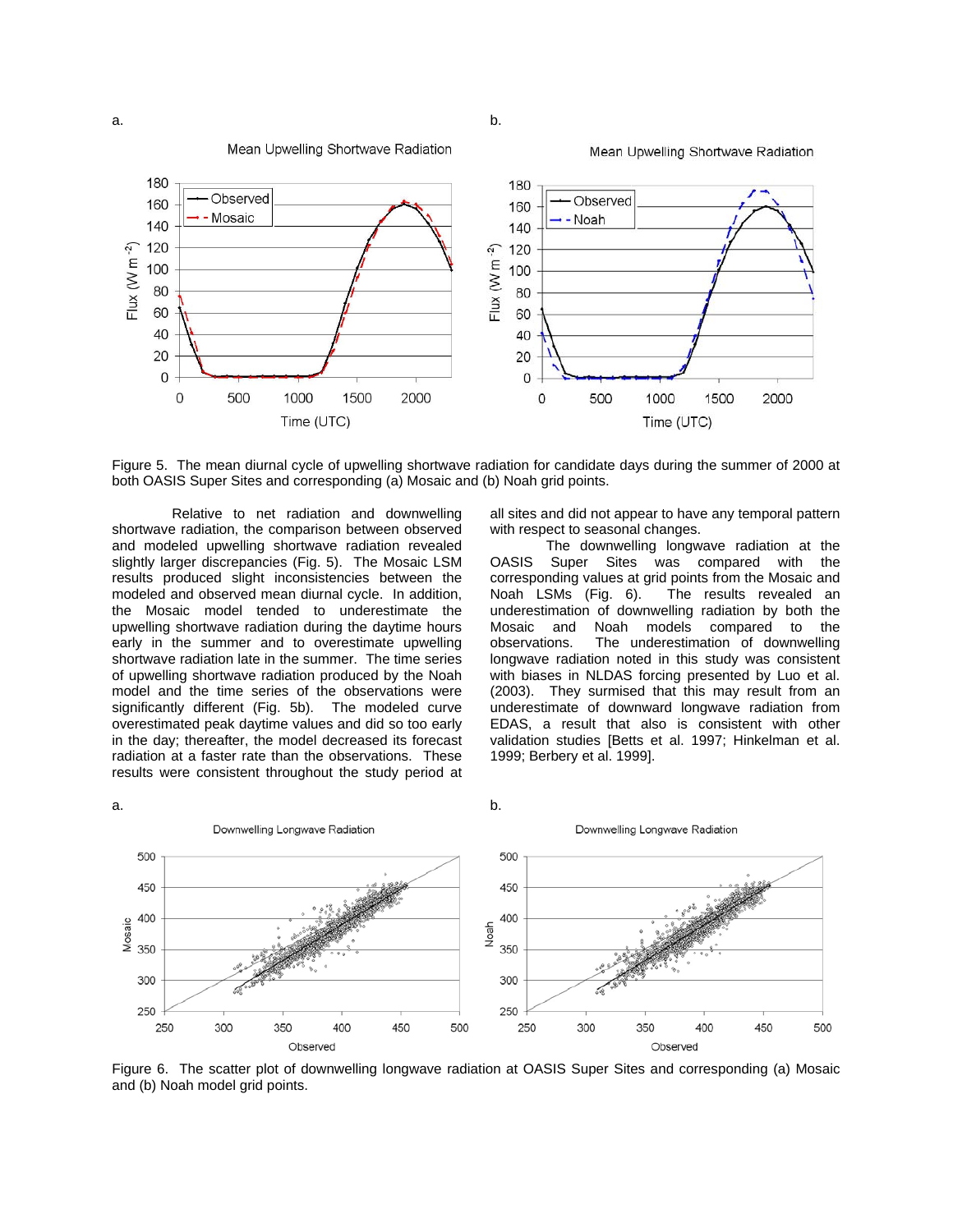

Figure 7. The scatter plot of upwelling longwave radiation at OASIS Super Sites and corresponding (a) Mosaic and (b) Noah model grid points.



Figure 8. The scatter plot of latent heat flux at OASIS Super Sites and corresponding (a) Mosaic and (b) Noah model grid points.

 The comparison of upwelling longwave radiation at OASIS Super Sites with corresponding model values is shown in Figure 7. The Mosaic model overestimated upwelling longwave radiation during the nighttime hours and underestimated upwelling longwave radiation during the daytime. In the case of the Noah LSM, upwelling longwave radiation was slightly overestimated.

#### *4.3 Surface Fluxes*

 Because LSMs use parameterizations and related techniques to represent the physical exchange of mass and energy between the land surface and the atmosphere, LSMs partition the available radiative energy into latent, sensible, and ground heat fluxes in different manners. As such, it is critical to validate the model derived fluxes with trustworthy observations over varying soil, vegetation, and climate regimes.

 The results of an intercomparison between observed surface fluxes and those produced by the Mosaic LSM reveal discrepancies larger than those uncovered for net radiation and the components of net radiation. For example, the Mosaic LSM consistently overestimated latent heat flux in the late afternoon when compared with OASIS observations (Fig. 8). The observed fluxes typically increased more rapidly and peaked earlier than did the modeled fluxes. Furthermore, the modeled latent heat flux values were approximately 30 W  $m^{-2}$  larger than the observed values. Conversely, it was common for the latent heat flux simulated by the Noah model to display a 30-minute phase difference when compared with the observed values. When the phase difference was taken into account, the results also revealed a slight underestimation of the latent heat flux values by the Noah LSM compared to observations collected across Oklahoma.

 The flux of sensible heat at the OASIS Super Sites was compared with corresponding model values (Fig. 9). The values of sensible heat flux produced by the Mosaic LSM correlated very poorly with the observed values as illustrated in Figure 9a. Furthermore, the Mosaic LSM significantly underestimated daytime fluxes of sensible heat while the nighttime flux of sensible heat was overestimated. In addition, the underestimate of sensible heat flux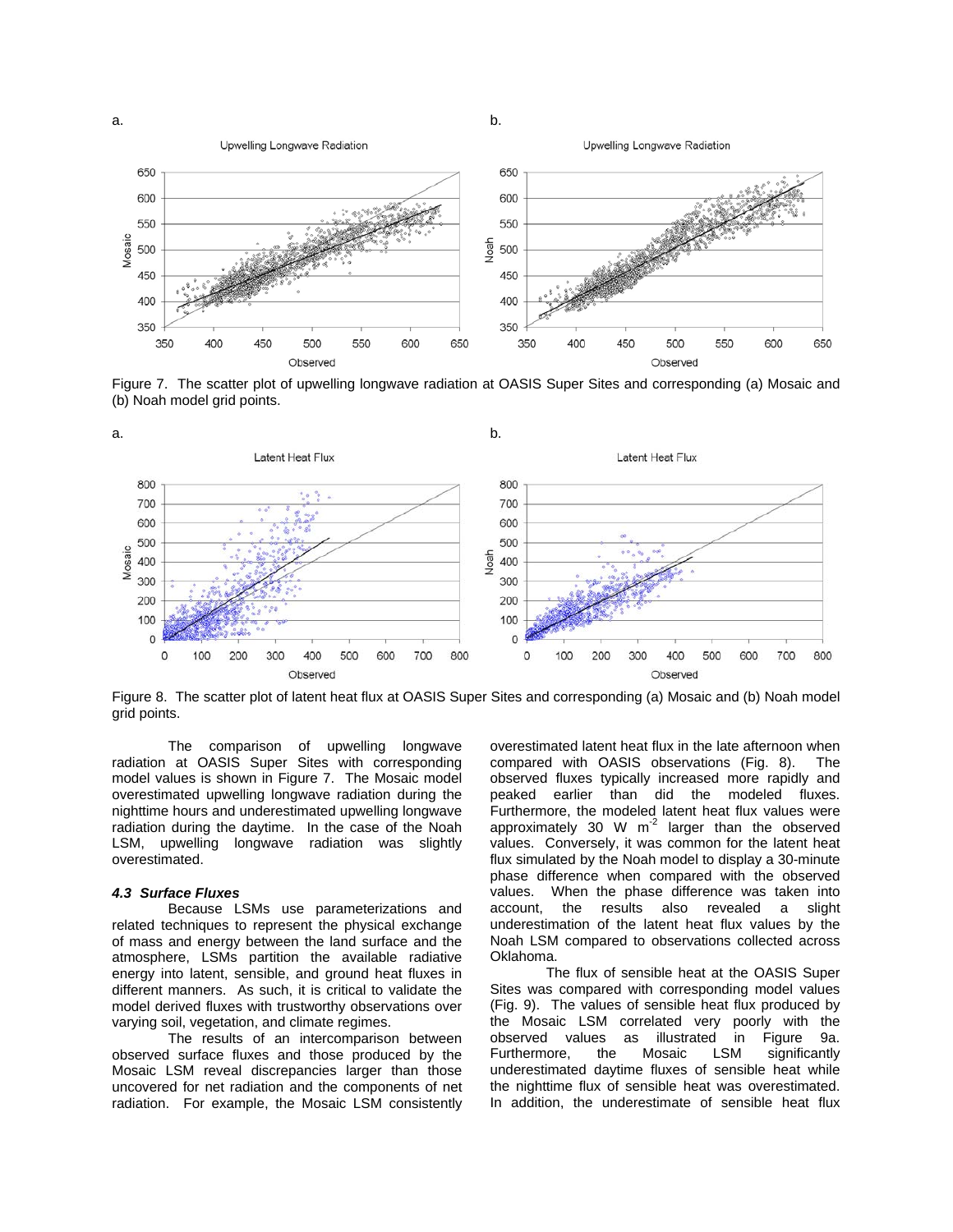during daytime hours improved from the spring through the summer. However, the overestimate of sensible heat flux during the nighttime hours worsened from spring through the summer months. The results in Figure 9 also revealed increased correlation between sensible heat flux produced by the Noah model and the OASIS observations compared to similar analyses between observations and fluxes from the Mosaic LSM. Even so, the intercomparisons revealed that sensible heat fluxes from the Noah model were greater than observed values. However, the magnitude of difference was a function of time of year. For example, the discrepancies improved from May to August 2000 as the overall magnitude of sensible heat flux increased. Finally, the phase between observations and concurrent Noah values also occurred in the diurnal cycle of sensible heat flux.

 The largest discrepancies between OASIS observations and modeled values of components of the surface energy budget were between the Mosaic LSM and observations of ground heat flux. The ground heat flux from Mosaic contained a strong bias as the Mosaic LSM consistently overestimated flux values at all hours of the day (Fig. 11). In some cases, the differences between OASIS observations and Mosaic values exceeded 300 W  $m^{-2}$ ! The strong bias between OASIS and Mosaic fluxes also has been documented by Robock et al. (2003) who determined that, while Mosaic modeled ground heat flux were overestimated during the summer, they were underestimated during the winter. Conversely, the ground heat flux values computed by Noah compared well with OASIS observations. Even so, the diurnal cycle of the values of Noah modeled ground heat flux generally had a larger diurnal amplitude than the observations and a phase difference in the diurnal cycle was also observed.

 As noted by Mitchell et al. (2003), the strong biases seen in the Mosaic ground heat flux fields can be attributed to the value of the soil heat capacity parameter  $(C_H)$  used in the Mosaic LSM. In NLDAS, the  $C_{H}$  value in Mosaic's Retrospective run (175,000 J m<sup>-2</sup>  $K<sup>-1</sup>$ ) was one calibrated in an earlier, independent temperature data assimilation system [Radakovich et al. 2001], and not the lower traditional  $C_H$  value (70,000 J  $m<sup>-2</sup> K<sup>-1</sup>$ ) specified by Koster and Suarez (1996) and used in several Mosaic PILPS experiments. To gauge the



Figure 9. The scatter plot of sensible heat flux at OASIS Super Sites and corresponding (a) Mosaic and (b) Noah model grid points.



Figure 10. The scatter plot of ground heat flux at OASIS Super Sites and corresponding (a) Mosaic and (b) Noah model grid points.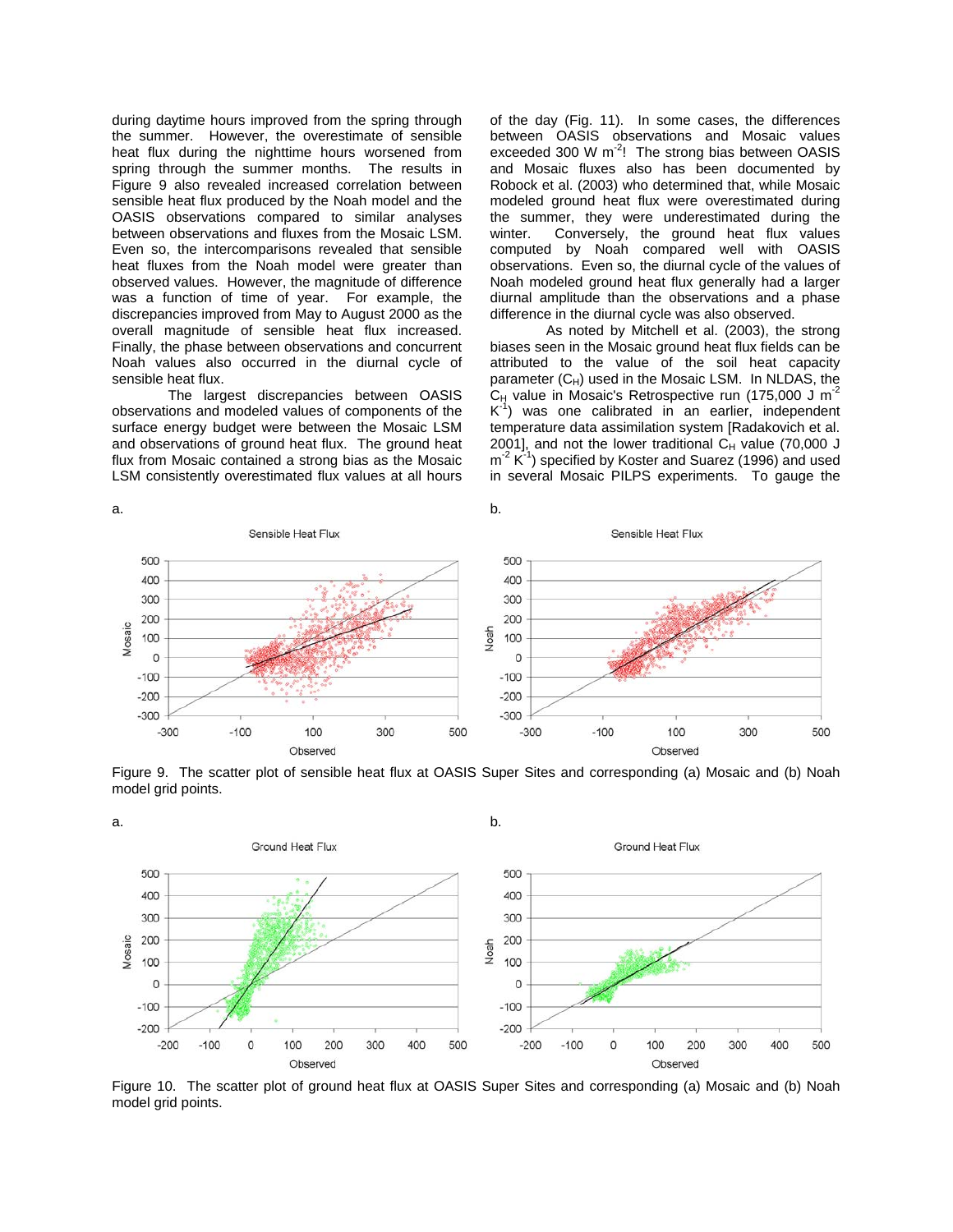impact of C<sub>H</sub>, a Mosaic test was executed in NLDAS using the traditional lower value. Ground heat flux values were dramatically improved in the test, becoming competitive with that in Noah (though Mosaic manifests an unusual anomaly in ground heat flux during the early morning). This improvement in simulated ground heat flux holds throughout the year.

#### *4.4 Skin Temperature*

 The Mosaic, Noah, and VIC NLDAS LSMs calculate an average surface temperature, referred to as skin temperature. The OASIS Super Site IRT observations were compared to the average values of the model-estimated surface temperatures (Fig. 11). The Mosaic LSM had a daytime cool bias and nighttime warm bias. These results were consistent with the overestimate of upwelling longwave radiation during nighttime hours and the underestimate during the daytime because skin temperature is derived from upwelling longwave radiation via the Stephan-Boltzmann Law. Even so, the Mosaic LSM repeatedly underestimated the overall magnitude of upwelling longwave radiation. Also, the large underestimate in skin temperature by the Mosaic LSM can be expected given the high biases in latent and ground heat fluxes (which efficiently cool the surface) and the low bias in sensible heat flux (reduced warming of surface temperatures). The comparison between the Noah model and the observations revealed a warm bias in skin temperature during daylight hours. These results were also consistent with the slight daytime high bias in upwelling longwave radiation (yielding increased surface temperatures) and can be seen by comparing Figures 7 and 11. Mitchell et al. (2003) attributed part of this daytime bias to a value of aerodynamic conductance that is too small.

## **5. CONCLUSIONS**

 The validation of the radiation and surface energy budgets simulated by the Mosaic and Noah LSMs using OASIS data provides a blueprint for future work. In terms of a regional approach, these results demonstrated that the physical nature of net radiation is captured very well by both models. However, forcing biases were evident in the intercomparisons of downwelling shortwave and longwave radiation. In addition, a phase error in the Noah downwelling shortwave radiation due to the use of a non-optimal technique for projecting the input hourly solar forcing onto the model physical time step was evident in the analyses. The upwelling shortwave and longwave radiation intercomparisons revealed differences between the model output and the observations. Upwelling longwave radiation was underestimated by the Mosaic model and overestimated by the Noah model during daylight hours.

 The intercomparisons of latent heat flux revealed significant differences between the model output and the observations. Mosaic produced greater flux values than the observations while Noah produced smaller flux values than those measured. Sensible heat fluxes compared less favorably. Sensible heat flux values were overestimated by the Noah model and greatly underestimated by the Mosaic model. Additionally, the Mosaic land surface model consistently overestimated ground heat flux compared to the observed values, in part due to the value of  $C_H$  used in the model. However, ground heat flux values were only slightly overestimated by the Noah model. Finally, the skin temperature results were consistent with those of upwelling longwave radiation. The Mosaic LSM produced a daytime cool bias while the Noah LSM produced a slight daytime warm bias.

 Future analyses will build upon the results demonstrated in this study. Further investigations of additional candidate days and closer inspection of individual sites will allow for a more complete validation effort. In turn, Noah and Mosaic model performance will be improved.





Figure 11. The scatter plot of skin temperature at OASIS Super Sites and corresponding (a) Mosaic and (b) Noah model grid points.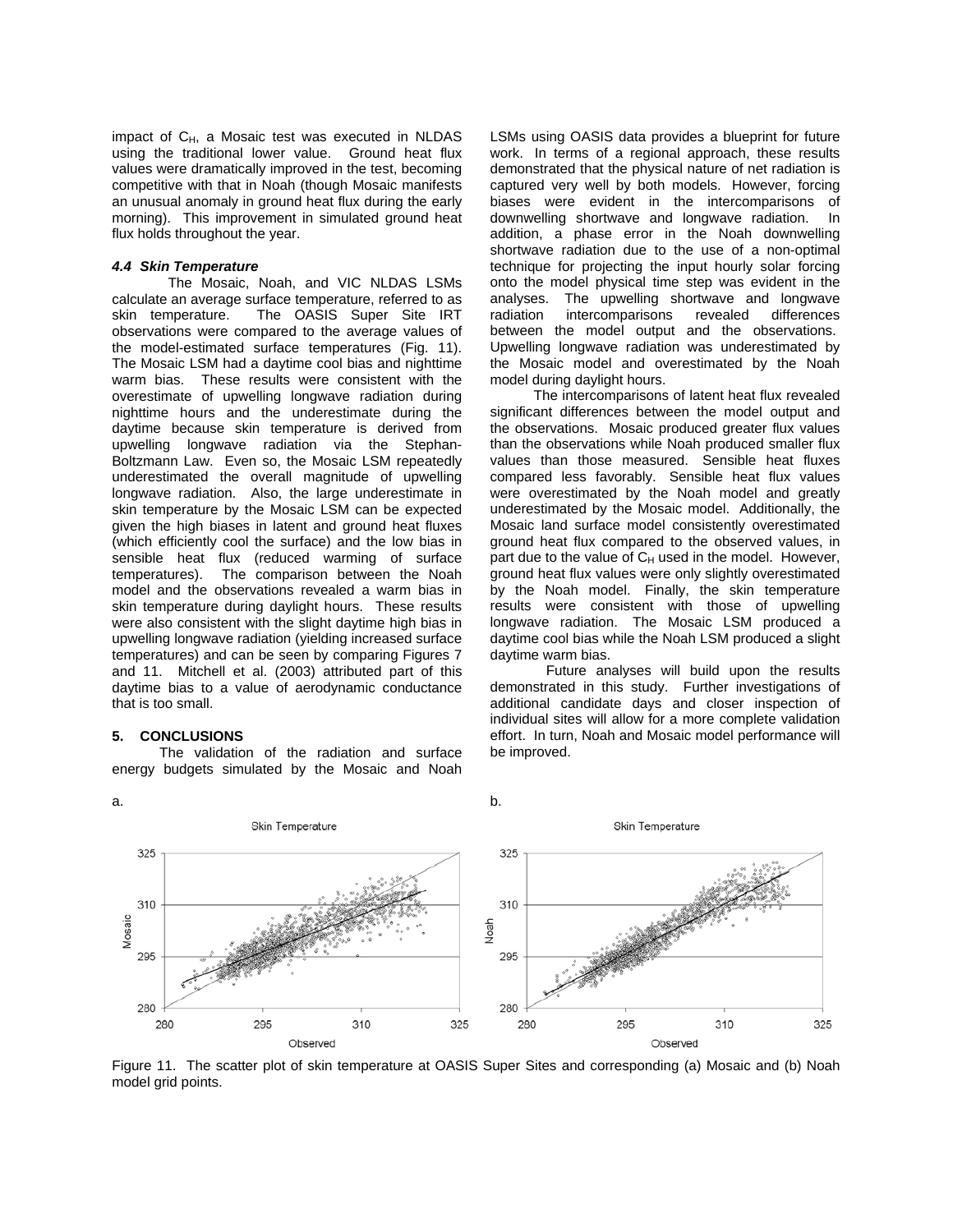# **ACKNOWLEDGEMENTS**

This research was made possible, in part, by a NASA-EPSCOR Research Initiation Grant, an NSF MRI grant (ATM-9724594) which provided funds to add sensors to measure the radiation and energy budgets at Oklahoma Mesonet sites, and support from the NOAA Office of Global Programs (NOAA grant number NA17RJ1227).

## **REFERENCES**

- Basara, J. B., and K. C. Crawford, 2002: Linear relationships between root-zone soil moisture and atmospheric processes in the planetary boundary layer. *J. Geophys. Res.*, **107**, 10, 1-18.
- Basara, J. B., 2001: The value of point-scale measurements of soil moisture in planetary boundary layer simulations. Ph.D. dissertation, School of Meteorology, University of Oklahoma, 15- 30.
- Berbery, E., K. Mitchell, S. Benjamin, T. Smirnova, H. Ritchie, R. Hogue, and E. Radeva, 1999: Assessment of land-surface energy budgets from regional and global models. *J. Geophys. Res*., **104**, 19329-19348.
- Betts, A., F. Chen, K. Mitchell, and Z. Janjic, 1997: Assessment of the land surface and boundary layer models in two operational versions of the NCEP Eta model using FIFE data. *Mon. Wea. Rev.*, **125**, 2896-2916.
- Brock, F. V., K. C. Crawford, R. L. Elliott, G. W. Cuperus, S. J. Stadler, H. L. Johnson, and M. D. Eilts, 1995: The Oklahoma Mesonet: A technical overview. *J. Atmos. Oceanic Technol.*, **12**, 5-19.
- Brotzge, J. A., 2000: Closure of the surface energy budget. Ph.D. dissertation, School of Meteorology, University of Oklahoma, Norman.
- Brotzge, J. A. and K. C. Crawford, 2000: Estimating Sensible Heat Flux from the Oklahoma Mesonet. *J. Appl. Meteor.*, **39**, 102-116.
- Brotzge, J. A., S. J. Richardson, K. C. Crawford, T. W. Horst, F. V. Brock, K. S. Humes, Z. Sorbjan, and R. L. Elliott, 1999: The Oklahoma Atmospheric Surface-layer Instrumentation System (OASIS) Project. Preprints,  $13^{th}$  Conf. on Bound.-Lay. *Turb.*, Dallas, TX, Amer. Meteor. Soc., 612-615.
- Burnash, R. J. C., R. L. Ferral, and R. A. McGuire, 1973: A generalized streamflow simulation system: conceptual models for digital computers, Joint Fed.- State River Forecast Center, Sacramento, CA.
- Chen, T. H., A. Henderson-Sellers, P. C. D. Milly, A. J. Pitman, A. C. M. Beljaars, and 38 others, 1997: Cabauw experimental results from the Project for

Intercomparison of Landsurface Parameterization Schemes (PILPS). *J. Climate*, **10**, 1194-1215.

- Chen, F., K. E. Mitchell, J. C. Schaake, Y. Xue, H.-L. Pan, V. Koren, Q. Y. Duan, M. Ek, and A. Betts, 1996: Modeling of land-surface evaporation by four schemes and comparison with FIFE observations. *J. Geophys. Res.*, **101**, 7251-7268.
- Cherkauer, K. A., and D. P. Lettenmaier, 1999: Hydrologic effects of frozen soils in the upper Mississippi River basin, *J. Geophys. Res.*, **104**, 19, 599-19,610.
- Cosgrove, B. A., D. Lohmann, C. H. Marshall, K. E. Mitchell, P. R. Houser, E. F. Wood, J. C. Schaake, A. Robock, J. Sheffield, Q. Duan, L. Luo, R. W. Higgins, R. T. Pinker, J. D. Tarpley, J. Meng, 2003a: Realtime and retrospective forcing in the North American Land Data Assimilation System (NLDAS) project. *J. Geophys. Res.*, in press.
- Cosgrove, B. A., K. E. Mitchell, P. R. Houser, E. F. Wood, J. C. Schaake, A. Robock, D. Lohmann, J. Sheffield, Q. Duan, L. Luo, R. W. Higgins, R. T. Pinker, J. D. Tarpley, 2003b: Land surface model spin-up behavior in the North American Land Data Assimilation System (NLDAS). *J. Geophys. Res.*, in press.
- Ek, M. B., K. E. Mitchell, Y. Lin, P. Grunmann, E. Rogers, G. Gayno, V. Koren, 2003: Implementation of the upgraded Noah land-surface model in the NCEP operational mesoscale Eta model. *J. Geophys. Res.*, (submitted).
- Fiebrich, C. A., J. E. Martinez, J. A. Brotzge, and J. B. Basara, 2003: The Oklahoma Mesonet's skin temperature network. *J. Atmos. Oceanic Tech*., in press.
- Hinkelman, L. M., T. P. Ackerman, and R. T. Marchaud, 1999: An evaluation of NCEP Eta model predictions of surface energy and cloud properties by comparison with measured ARM data. *J. Geophys. Res.*, **104**, 19535-19550.
- Koster, R., and M. Suarez, 1996: Energy and Water Balance Calculations in the Mosaic LSM. *NASA Tech Memo*, 104606, **9**.
- Liang, X., D. P. Lettenmaier, and E. F. Wood, 1996a: One-dimensional statistical dynamic representation of subgrid spatial variability of precipitation in the two-layer variable infiltration capacity model, *J. Geophys. Res.*, **101**, 21, 403-21,422.
- Liang, X., E. F. Wood, and D. P. Lettenmaier, 1996b: Surface soil moisture parameterization of the VIC-2L model: Evaluation and modifications, *Glob. Planet. Change*, **13**, 195-206.